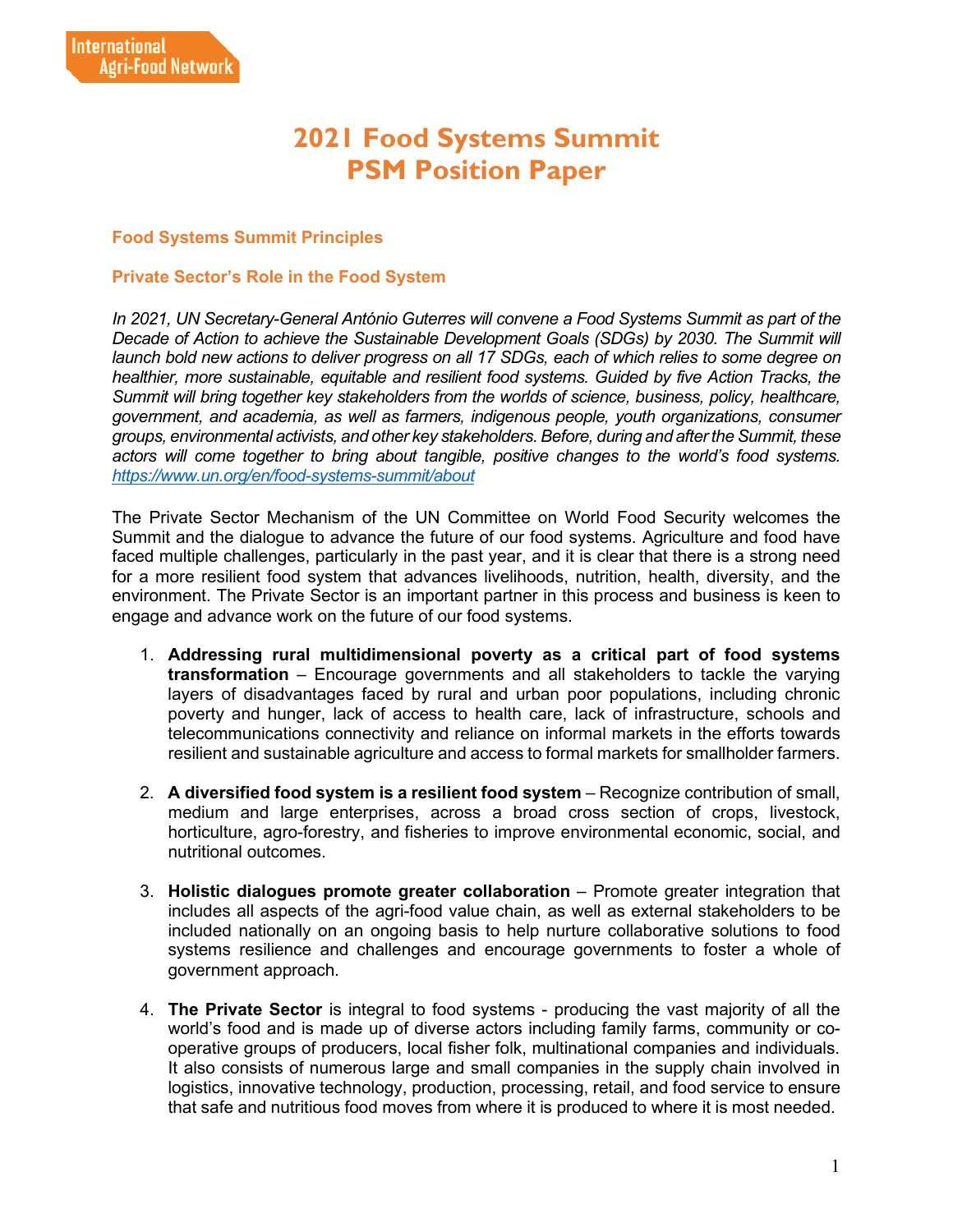- 5. Global trade enhances food security and resilient food systems. No one country is entirely self-sufficient in food production, a combination of local, regional, and international supply chains is essential. **Global trade** provides for diverse food, as well as enabling enhanced food security by ensuring that local and regional climatic changes, pandemics, or geopolitical events, are not exacerbated by hunger. Accessibility to quality nutrition is fundamental. At a local level, trade connects small and medium producers of agricultural raw materials to markets and adds value to rural livelihoods through contributing to family income and budgets. This enables greater access to education and healthcare services, and empowerment, especially for women and girls, who make up a crucial and substantial part of rural agriculture and communities.
- 6. **Capacity Building** underpins success in all Action Tracks. South-South and triangular cooperation should foster enhanced collaboration and capacity to scale up. The private sector provides the vehicle for capacity building at scale by embedding key knowledge and practices into supply chains and supporting farmers in achieving successful outcomes. If a company does not have a sustainable supply of required raw materials, they do not have a sustainable business. The Private Sector can provide the necessary innovation to ensure capacity building and new practices/actions are implemented for the benefit of the different supply chain actors. It is critical that these tools and technologies find a clear path to market and into the hands of farmers through collaborative, predictable and science-based approaches.

#### **Action Track 1 Ensure access to safe and nutritious food for all**

- 1. Promote policies, trade, access to markets and **nutrition sensitive agriculture** to create incentives for farmers to produce foods needed for diverse, healthy diets to deliver good nutrition, particularly for growing children and vulnerable populations. In parallel, promote the implementation of international **food safety standards** as food safety underpins food and nutrition security.
- 2. Encourage a multi-stakeholder and multi sectorial approach towards awareness raising on the importance of **macro and micro nutrients** including high quality protein sources, and how dietary diversity contributes to healthy and sustainable food systems for a world free from malnutrition.
- 3. Significantly increase funding tied to evidence-based programs to accelerate the achievement of the 6 targets of the WHO Comprehensive Implementation Plan on **Maternal, Infant and Young Child Nutrition**, with particular attention to targets 1 and 2:
	- a. 40% global reduction in the number of stunted children under 5
	- b. 50% reduction of anemia in women of reproductive age
	- c. 30% reduction of low birth weight
	- d. No increase in childhood overweight
	- e. Increased rate of exclusive breastfeeding in the first 6 months to at least 50%
	- f. Reduced childhood wasting to less than 5%.
- 4. Encourage sustainably funded community and **school feeding programmes** through multi-partnership programs to address malnutrition and poverty and improve educational outcomes, while creating demand for processed nutrient rich foods of high quality.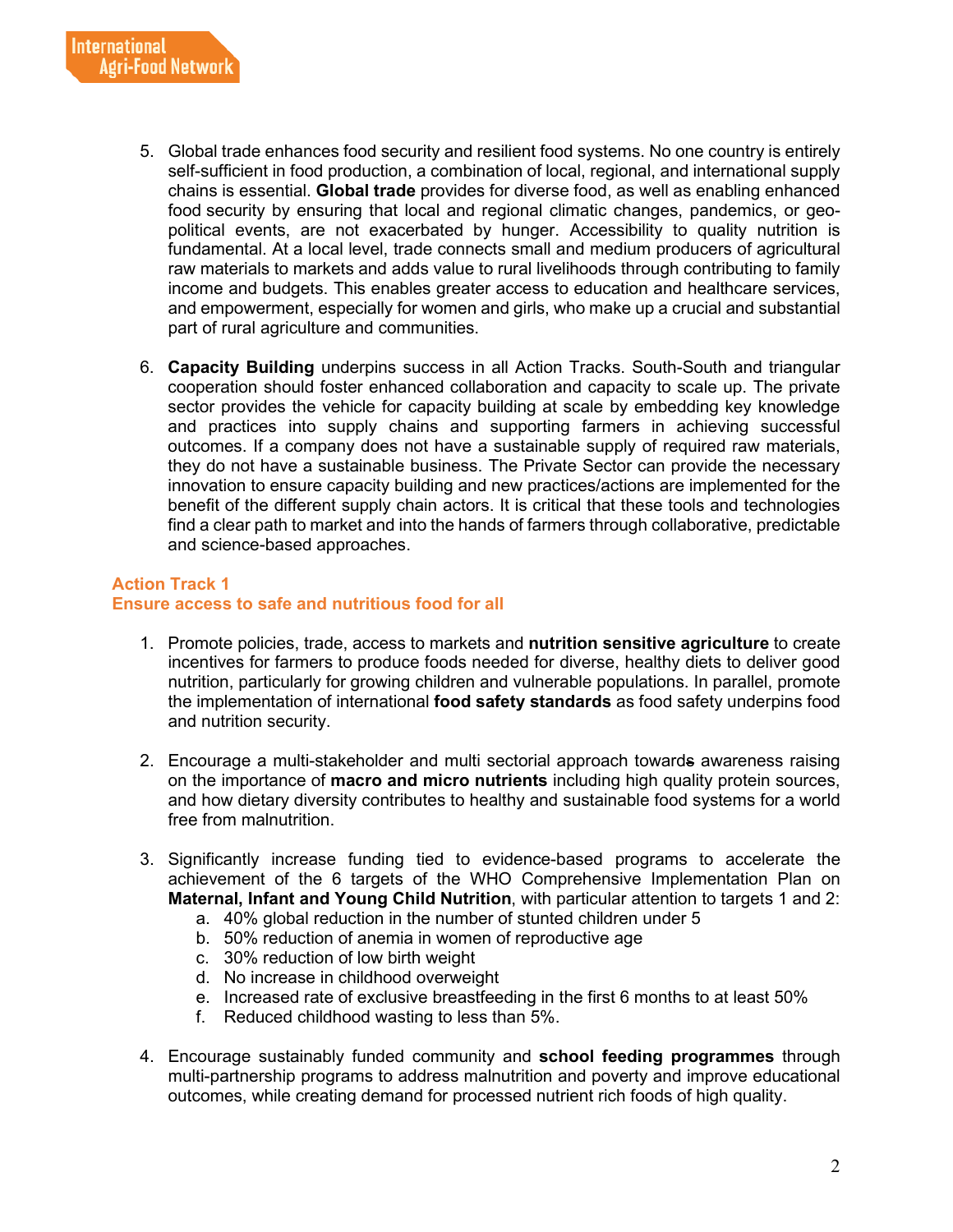

#### **Action Track 2 Shift to sustainable consumption patterns**

- 1. Encourage a multi stakeholder approach in the creation of efficient and sustainable consumption and production patterns along the entire food system, in efforts to address **food loss and waste.**
- 2. Encourage **diverse diets** and healthy eating (i.e., consumption of nutrient dense foods and nutritious foods) through sustainable food systems from an early age by including these topics in school curricula and **nutrition education.**
- 3. Promote **innovation** across the value chain from pre-farm to fork to drive solutions to support sustainable food systems.

### **Action Track 3 Boost nature-positive production**

- 1. Focus on **soil health and carbon sequestration** to sustain health and increase efforts in carbon sequestration and restoration of degraded areas through better land use planning, more regional approaches to grassland management and conservation tillage.
- 2. Encourage the creation of public-private research programmes, policies and incentive programs for the utilization of **climate smart agriculture** techniques and necessary support and clarify for farmers on how carbon markets can support an increase in sustainable agricultural productivity/food and create resilience.
- 3. Improve **water use** efficiency in agriculture in order to create **drought and flood preparedness** systems including regional efforts to reduce drought vulnerability and risk; and encourage the use of improved tools, new innovation **and nutrient use** efficiency to boost the resilience of people and ecosystems.
- 4. Recognize the potential role of a **circular economy**, promoting sustainable food production, from upcycling to recycling, coproduct valorization and appropriate management and reuse of waste.
- 5. Promote access to a wide range of quality seed and animal genetics to facilitate a wide range of integrated farming techniques.

# **Action Track 4**

#### **Advance equitable livelihoods**

- 1. Encourage investors, donors, and governments to focus on supporting **youth and women** farmers, including access to land, formal markets, education on animal care, and innovation technology, inputs, irrigation, energy, agricultural extension services, storage, processing and packaging plants and information.
- 2. Support the principles of **UN CFS Voluntary Guidelines on the Governance of Tenure (VGGT**) and **the Principles for Responsible Investment Agriculture and Food Systems (RAI).**